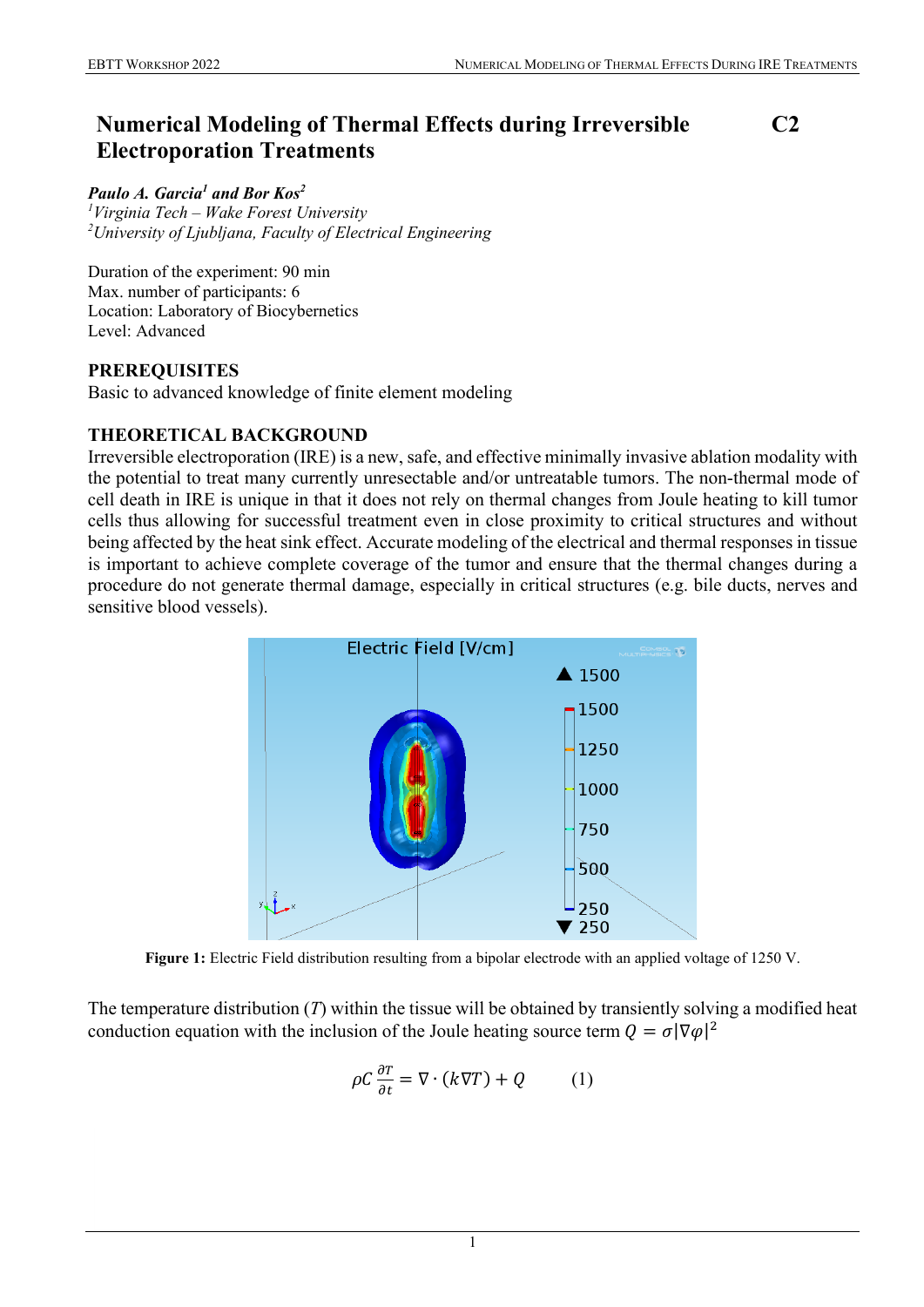where  $\sigma$  is the electrical conductivity,  $\varphi$  the electric potential, k is the thermal conductivity, C is the specific heat capacity, and  $\rho$  is the density of the tissue. At each time step, the current density and electric field distribution are determined and updated in the Joule heating term to capture the electrical conductivity changes in liver tissue from electroporation and temperature.



**Figure 2:** Temperature distribution after a ninety 100-μs pulse IRE treatment in liver tissue at 1 pulse per second.

Thermal damage is a process that depends on temperature and time. If the exposure is long, damage can occur at temperatures as low as 42°C, while 50°C is generally chosen as the target temperature for instantaneous damage. The damage can be calculated based on the temperatures to assess whether a particular set of pulse parameters and electrode configuration will induce thermal damage in superposition with IRE. The thermal damage will be quantified using the Arrhenius rate equation given by:

$$
\Omega(t) = \int_{t=0}^{t=\tau} \zeta \cdot e^{\frac{-E_a}{R \cdot T(t)}} dt \qquad (2)
$$

where R is the universal gas constant, 8.314 J/(mol·K);  $\zeta$  is the pre-exponential factor, 7.39  $\times$  10<sup>39</sup> s<sup>-1</sup>, a measure of the effective collision frequency between reacting molecules in bimolecular reactions;  $E_a$ the activation energy barrier that molecules overcome to transform from their "native state" to the "damaged state",  $2.577 \times 10^5$  J/mol for liver tissue. It is important to note that the pre-exponential factor and activation energy are tissue specific parameters that describe different modes of thermal damage such as microvascular blood flow stasis, cell death, and protein coagulation. In terms of finite element modeling of thermal damage, an integral value  $\Omega(t) = 1$  corresponds to a 63% probability of cell death and an integral value  $\Omega(t) = 4.6$  corresponds to 99% probability of cell death due to thermal effects. In order to convert the damage integral to a probability of cell death,  $P(\%)$ , we will use:

$$
P(\%) = 100 \cdot (1 - e^{-\Omega(t)})
$$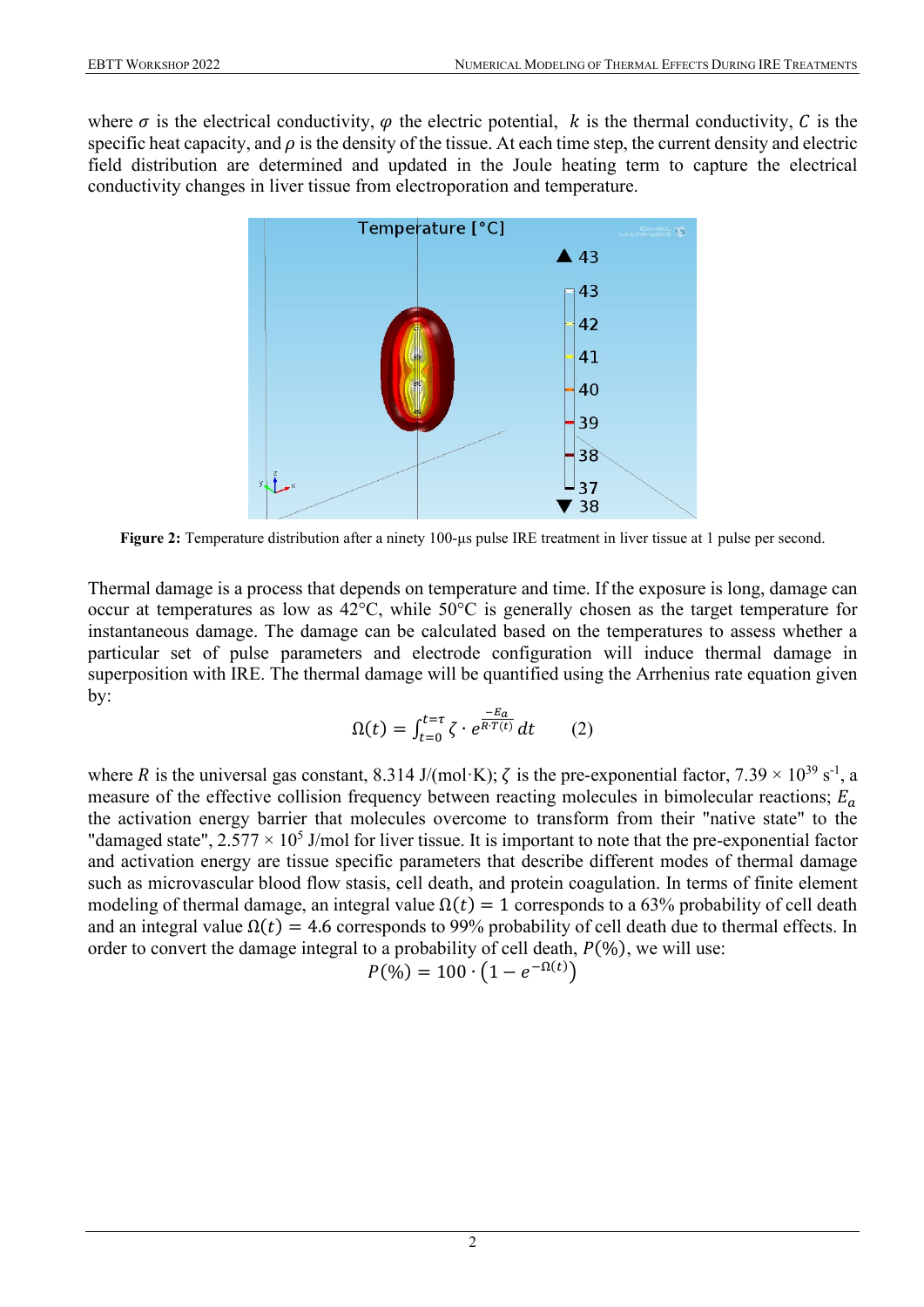

**Figure 3:** Thermal damage probability of cell death due to excessive thermal effects as a result of Joule heating.

**The aim** of this laboratory practice is to get familiar with the numerical simulation tools needed for capturing the electrical and thermal responses during a ninety 100-μs pulse IRE. We will accomplish this by coupling the Laplace, Heat Conduction, and Arrhenius equations using COMSOL Multiphysics 5.4 (Comsol AB, Stockholm, Sweden) to determine the IRE zones of ablation and evaluate if the increase in temperature due to Joule heating due to the pulses generates any potential thermal damage.

#### **EXPERIMENT**

In this exercise we will compare the effect of a static,  $\sigma_0$ , and dynamic,  $\sigma(E)$ , electrical conductivity functions in the resulting electrical and thermal effects during an entire IRE protocol in liver tissue. Initially we will determine the volume of tissue affected by IRE from the electric field distributions. We will then evaluate the temperature increase in liver tissue as a result of the Joule heating and determine if there was a probability of cell death due to thermal damage with the given IRE protocols employed. This exercise will provide the participants with accurate predictions of all treatment associated effects which is a necessity toward the development and implementation of optimized treatment protocols.

Specifically:

1) Simulate the electric field distribution using a static conductivity and 1000 V, 1500 V, and 2000 V.

2) Simulate the electric field distribution using a dynamic conductivity and 1000 V and 1500 V.

3) Include the Heat Conduction Equation by coupling with the Laplace Equation via Joule Heating.

4) Explore the resulting temperature distributions as a function of pulse number and frequency.

5) Incorporate the Arrhenius equation to assess potential thermal damage from the Joule Heating.

6) Investigate the effect of pulse frequency (1 Hz, 10 Hz, and 100 Hz) for ninety 100-μs pulses.

# **FURTHER READING:**

[Davalos RV,](http://www.ncbi.nlm.nih.gov/pubmed?term=%22Davalos%20RV%22%5BAuthor%5D) [Rubinsky B,](http://www.ncbi.nlm.nih.gov/pubmed?term=%22Rubinsky%20B%22%5BAuthor%5D) [Mir LM.](http://www.ncbi.nlm.nih.gov/pubmed?term=%22Mir%20LM%22%5BAuthor%5D) Theoretical analysis of the thermal effects during in vivo tissue electroporation. *[Bioelectrochemistry](javascript:AL_get(this,%20)* 61(1-2): 99-107, 2003

Chang, IA and Nguyen, UD., Thermal modeling of lesion growth with radiofrequency ablation devices. *Biomed Eng Online*, 3(1): 27, 2004 Davalos, R.V. and B. Rubinsky, Temperature considerations during irreversible electroporation. *International Journal of Heat and Mass Transfer*, 51(23-24): 5617-5622, 2008

Pavšelj N and Miklavčič D, Numerical modeling in electroporation-based biomedical applications. *Radiology and Oncology*, 42(3): 159- 168, 2008

Lacković I, Magjarević R, Miklavčič D. Three-dimensional finite-element analysis of joule heating in electrochemotherapy and in vivo gene electrotransfer. *IEEE T. Diel. El. Insul.* 15: 1338-1347, 2009

Garcia, PA, et al., A Parametric Study Delineating Irreversible Electroporation from Thermal Damage Based on a Minimally Invasive Intracranial Procedure. *Biomed Eng Online*, 10(1): 34, 2010

Pavšelj N, Miklavčič D. Resistive heating and electropermeabilization of skin tissue during in vivo electroporation: A coupled nonlinear finite element model. *International Journal of Heat and Mass Transfer* 54: 2294-2302, 2011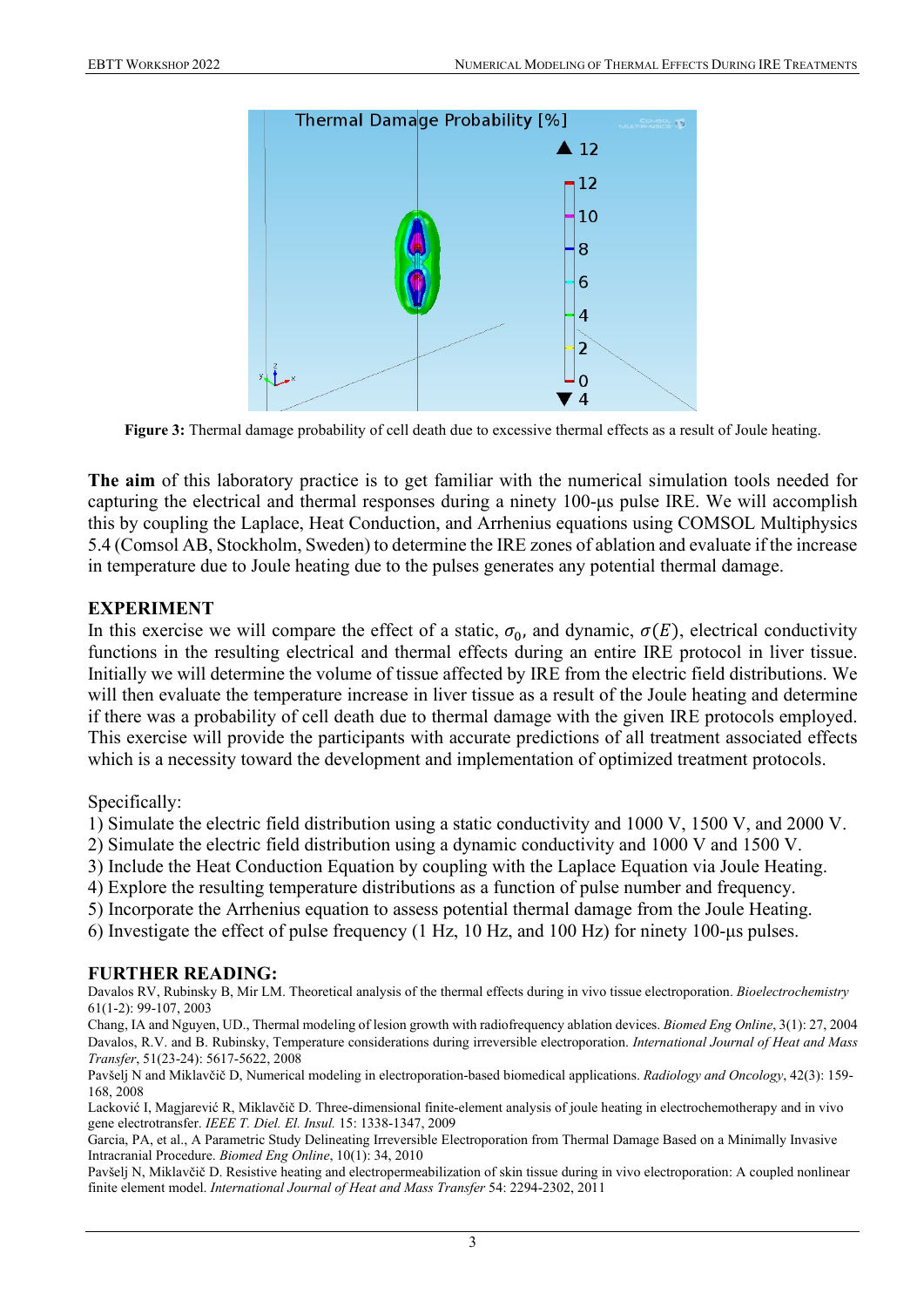Garcia PA, Davalos RV, Miklavčič D. A numerical investigation of the electric and thermal cell kill distributions in electroporationbased therapies in tissue. *PLOS One* 9(8): e103083, 2014.

# **NOTES & RESULTS**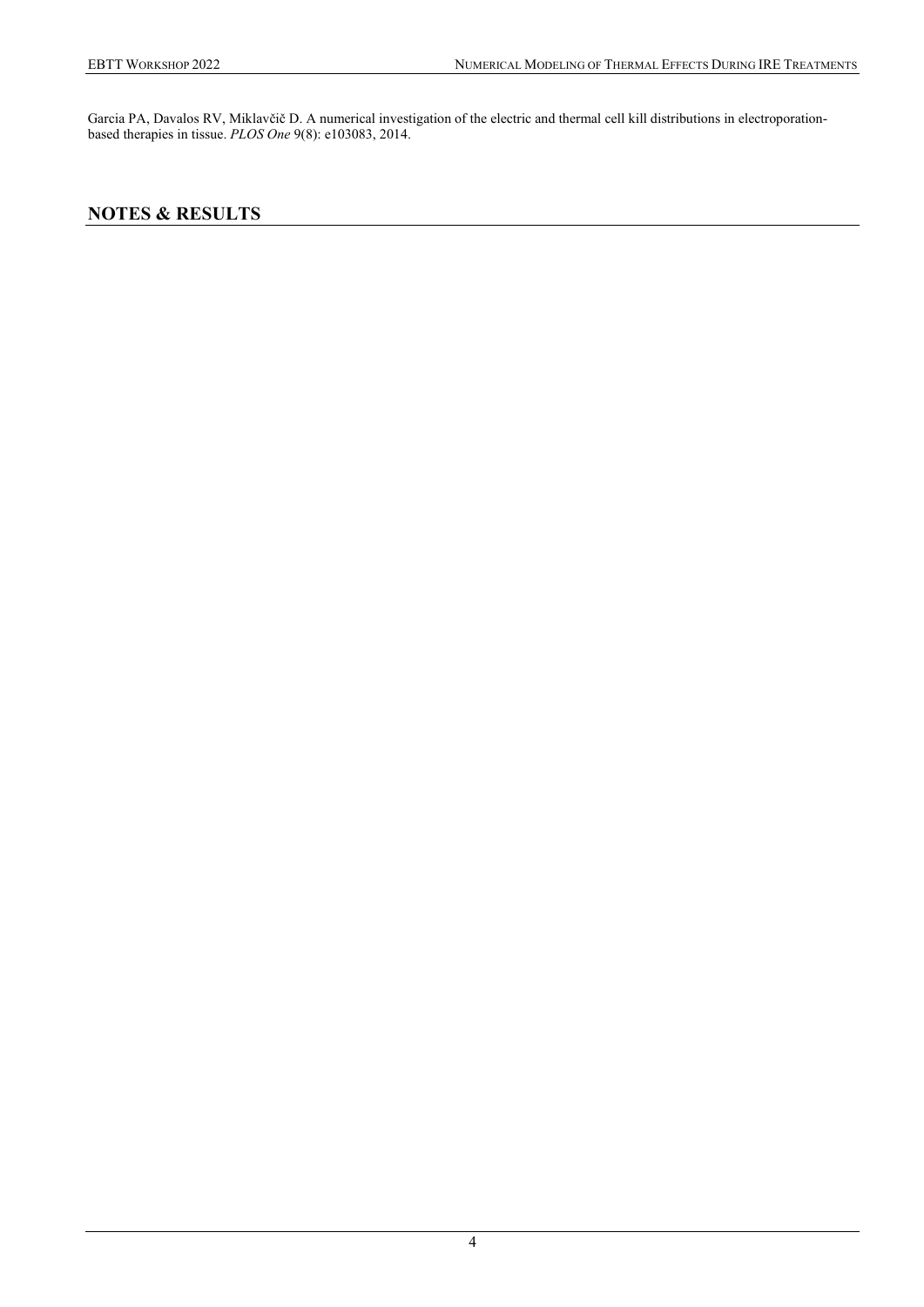# **NOTES & RESULTS**